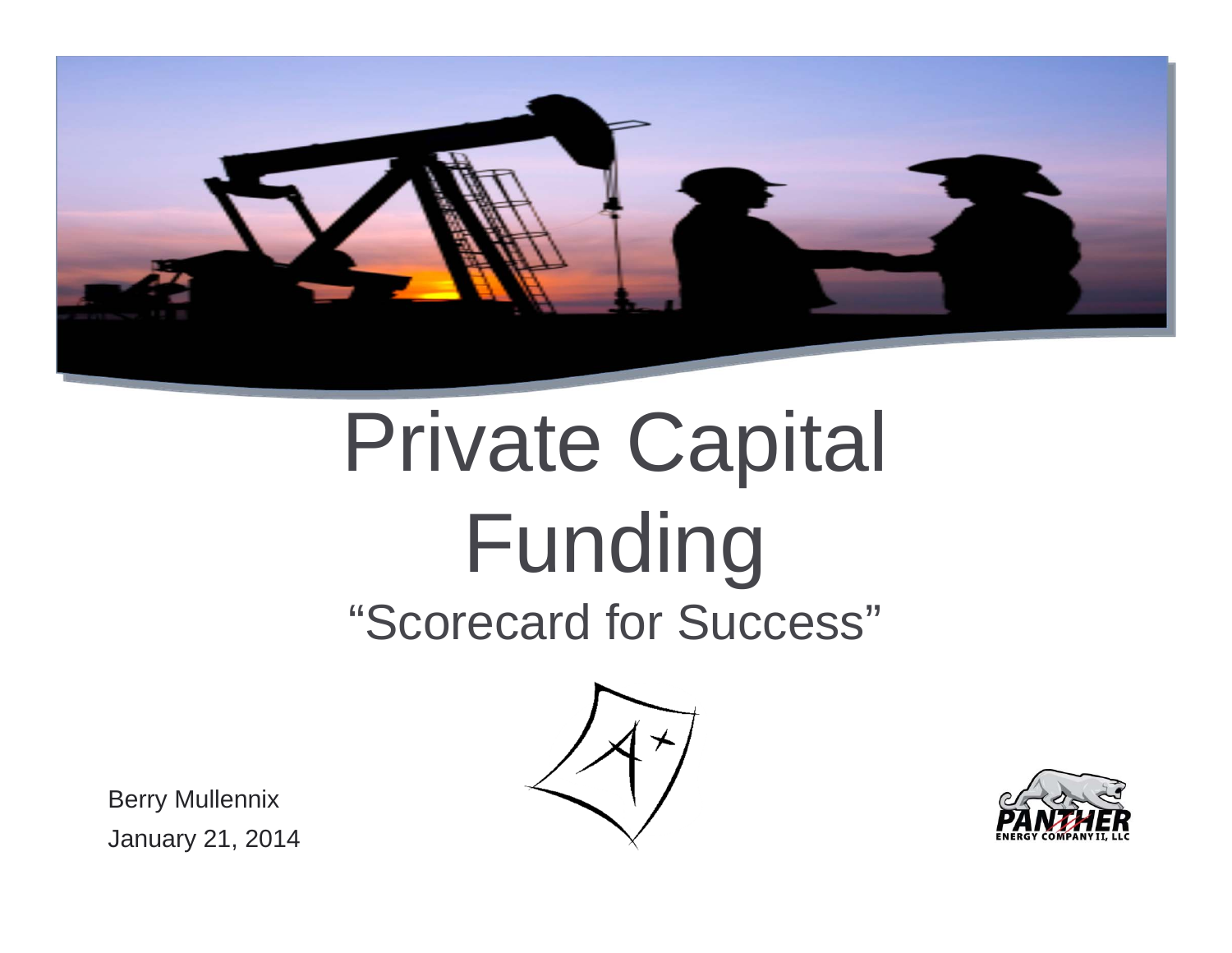

 $\bullet$ 

 $\bullet$ 

Table of Contents

Do Your Homework

• Hit the Road

A Timely Exit

Choose Wisely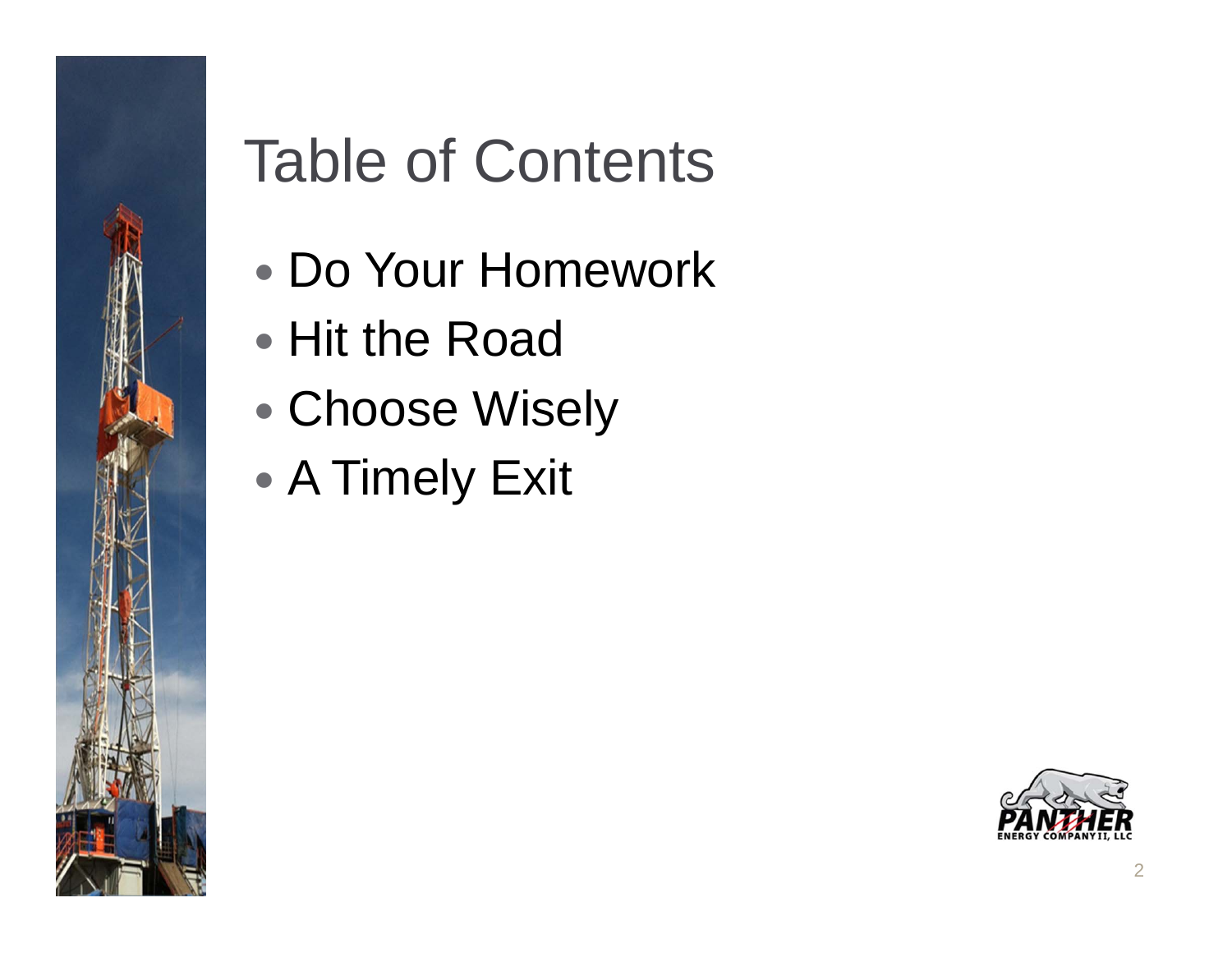## Do Your Homework

- Build a Team
- $\bullet$ Establish Philosophy / Business Plan
- $\bullet$ Capital Requirements?

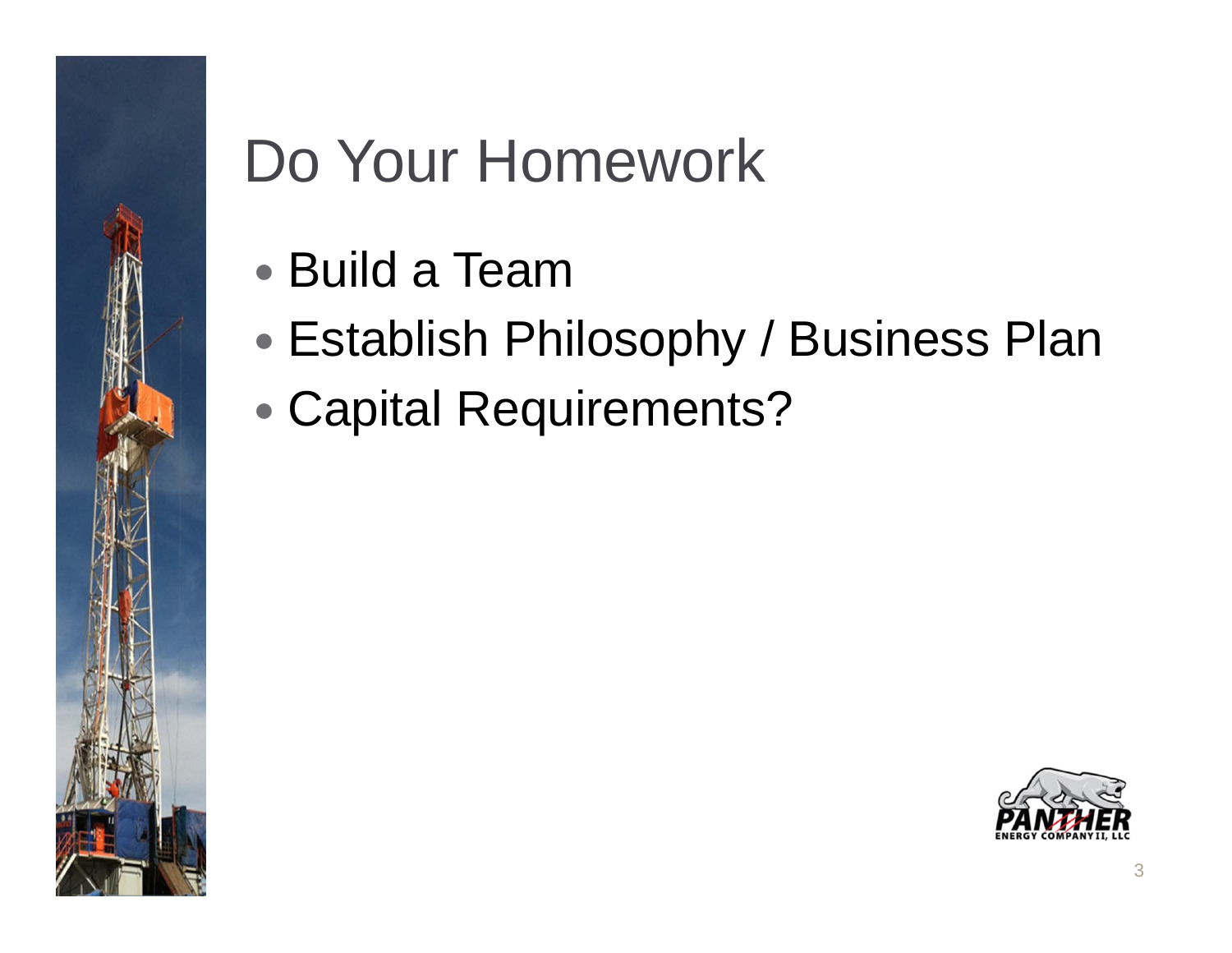### Do Your Homework – Build a Team

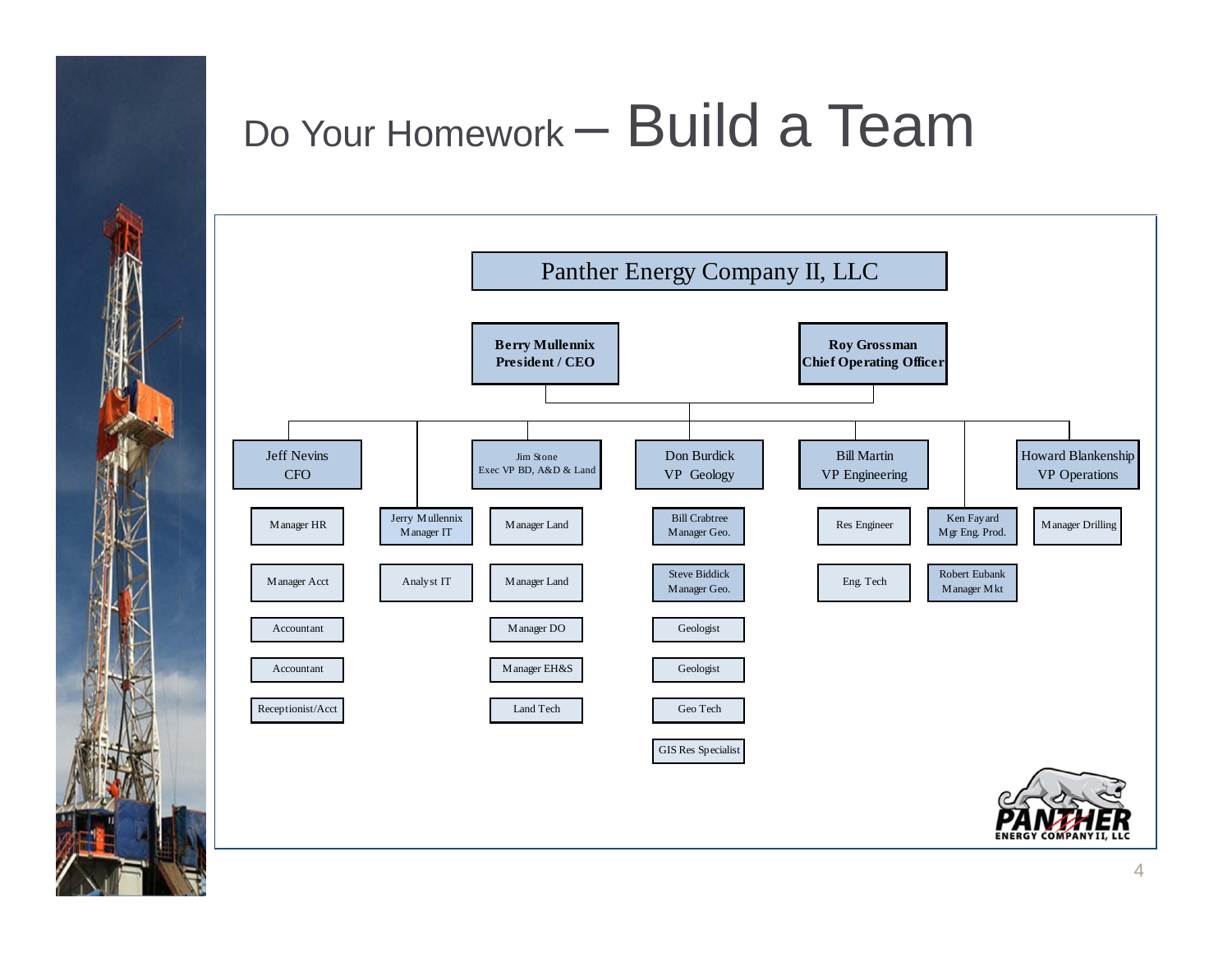# Establish Philosophy / Business Plan

- $\bullet$ • Acquire / Exploit vs Exploration
- Domestic vs International
- Onshore vs Offshore
- Horizontal vs Vertical or Both
- Conventional vs Unconventional
- Oil vs Gas or Both
- $\bullet$ What Basin(s)?

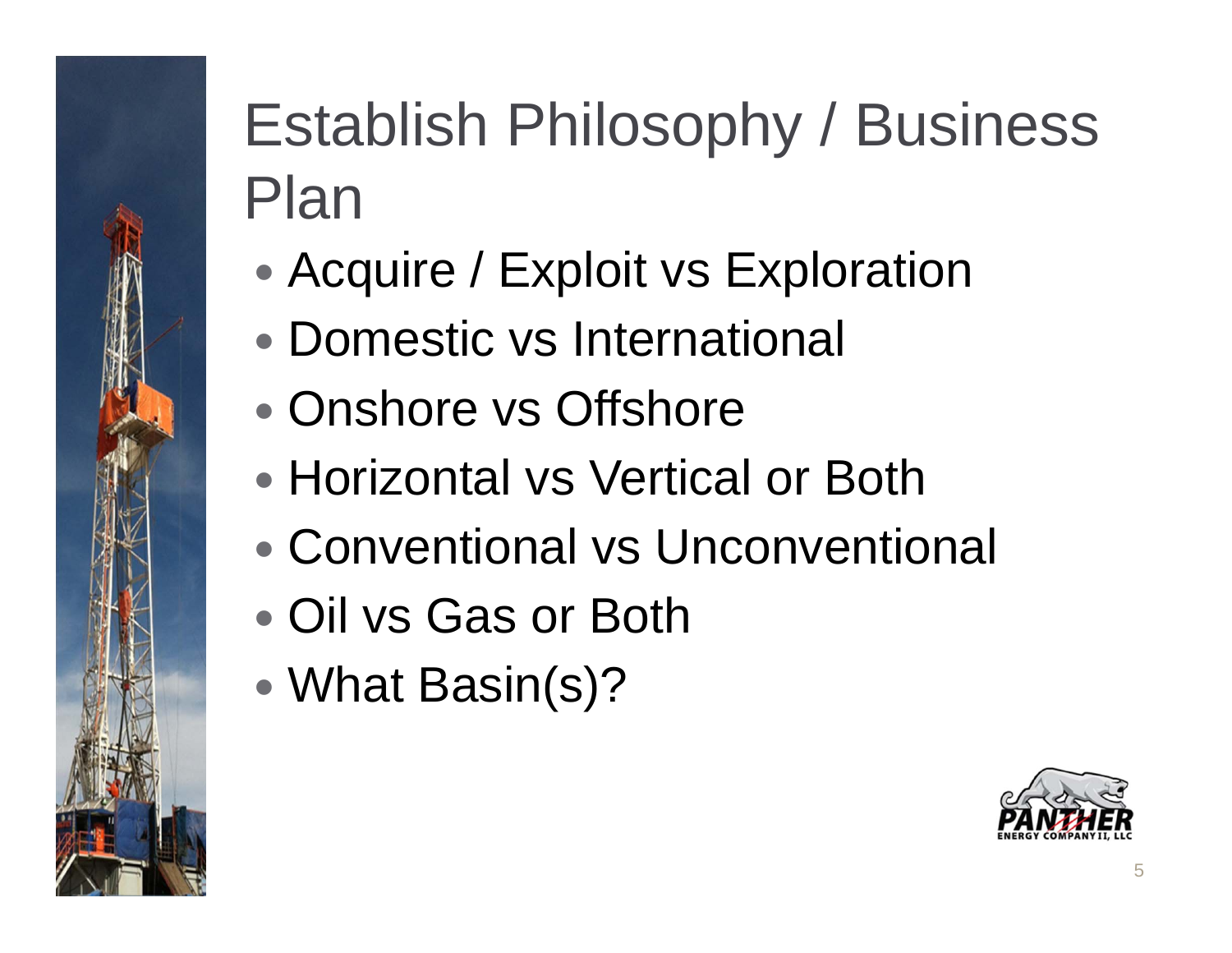

#### Capital Requirements?



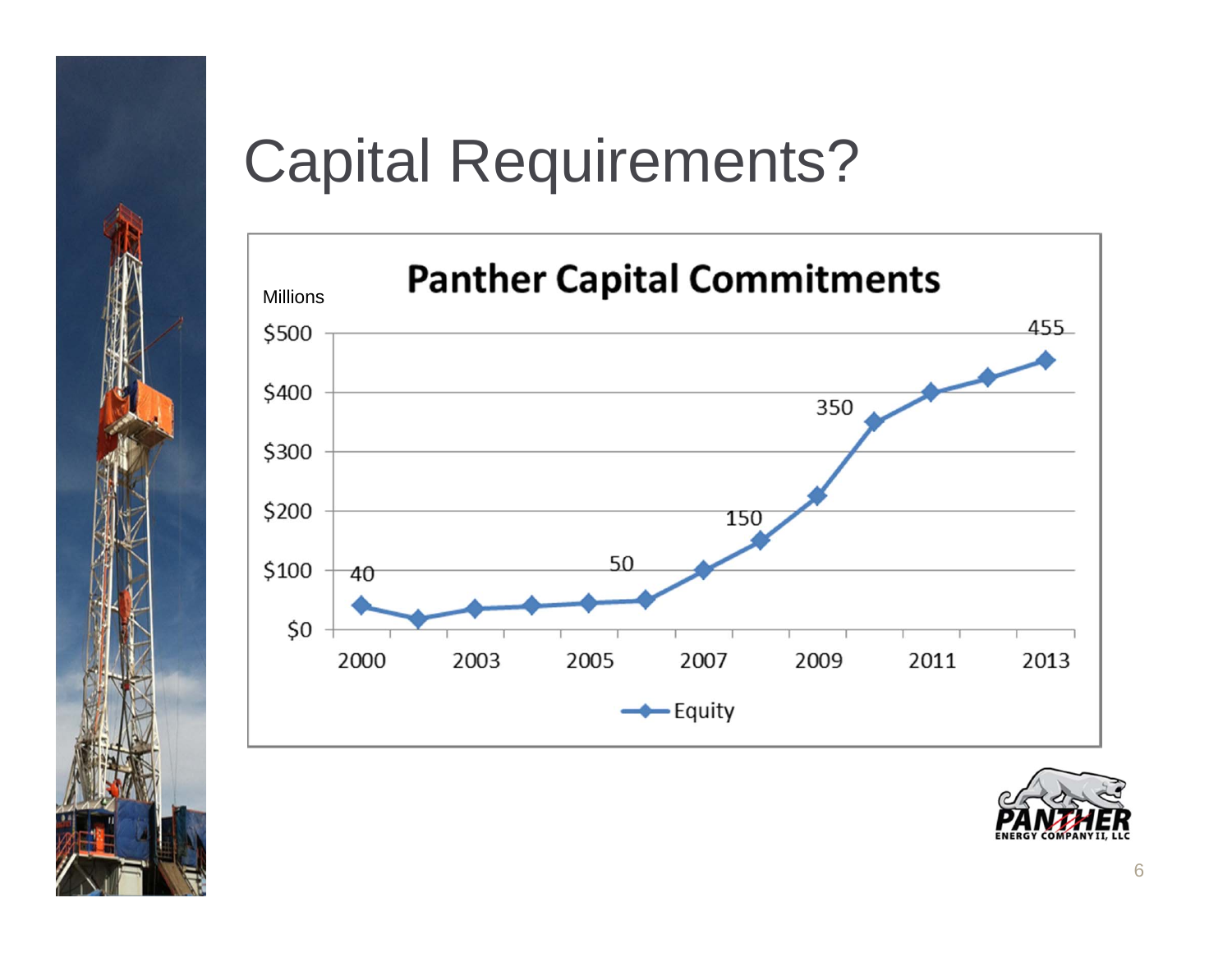# Hit the Road

- $\bullet$ • Hire the right business partners (Investment Bankers, Brokers, Attorneys, etc.)
- $\bullet$  Don't waste time, develop a set timeline for selection and for funding
- $\bullet$ • Select financial partner firms that are consistent with philosophy and goals

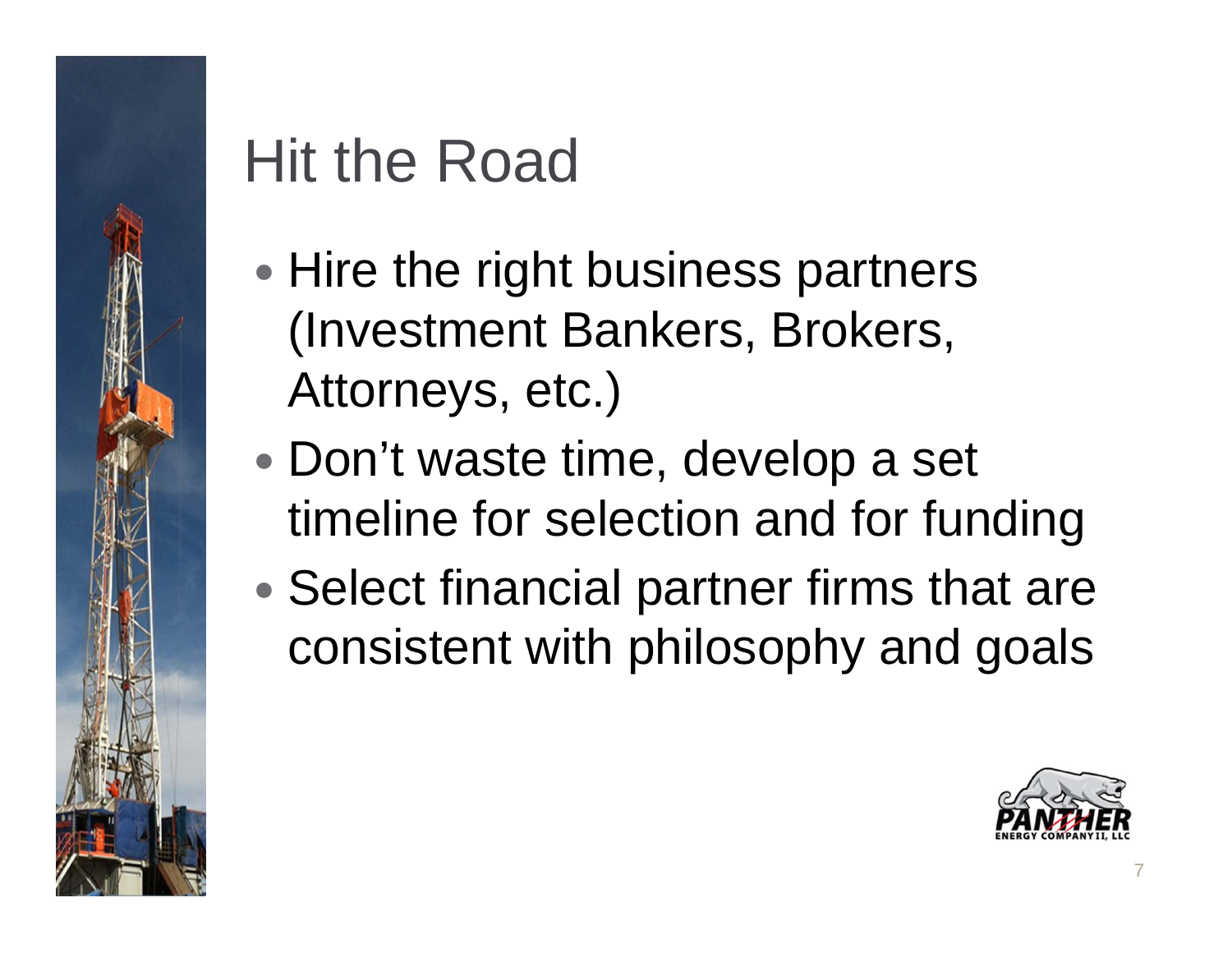# Choose Wisely

- $\bullet$ • Key Deal Terms
- $\bullet$ Management Style / Personalities
- Control
	- Number of Board Meetings, Management Reporting Requirements, etc.
- $\bullet$ • Private Equity Company Portfolio **Makeup**
- $\bullet$ • References (Contact as many as possible, both good and bad)

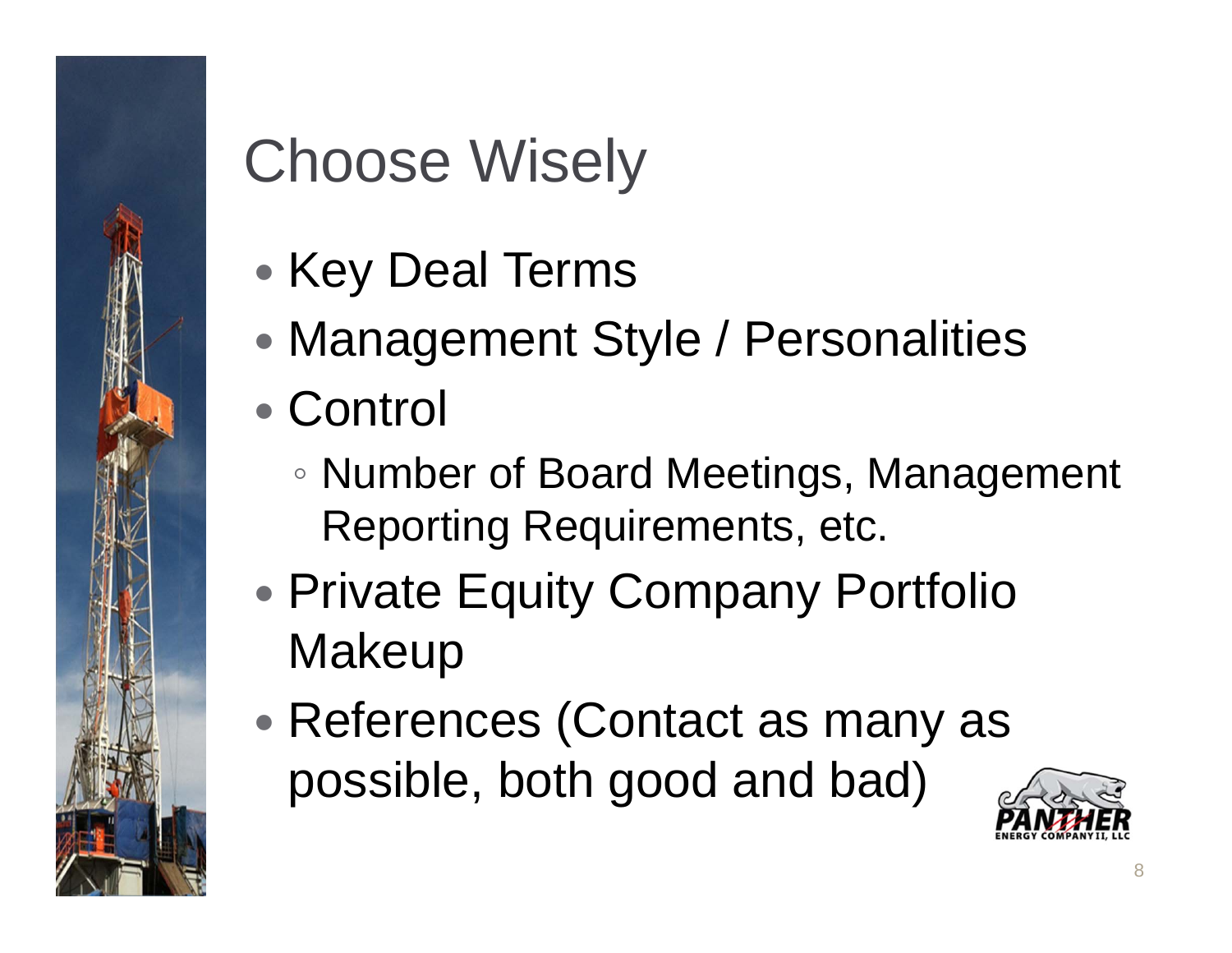#### Private Equity Financing – Key Deal Terms

- Total Equity Commitment: \$15MM \$1 Billion  $\bullet$  Term: 3 – 8 Years  $\bullet$
- Investment by Management Team: 0% 5%
- Baseline Annual Return: 8% 12%
- $\bullet$  Financial Hurdles – Cash Return Multiple and or IRR:  $(2x – 4x$  multiple or  $20% – 30%$  IRR)
- Cash Distribution based on Financial Hurdles: (Financial Institution,  $88\%$  -  $64\%$ ; Management 36%)

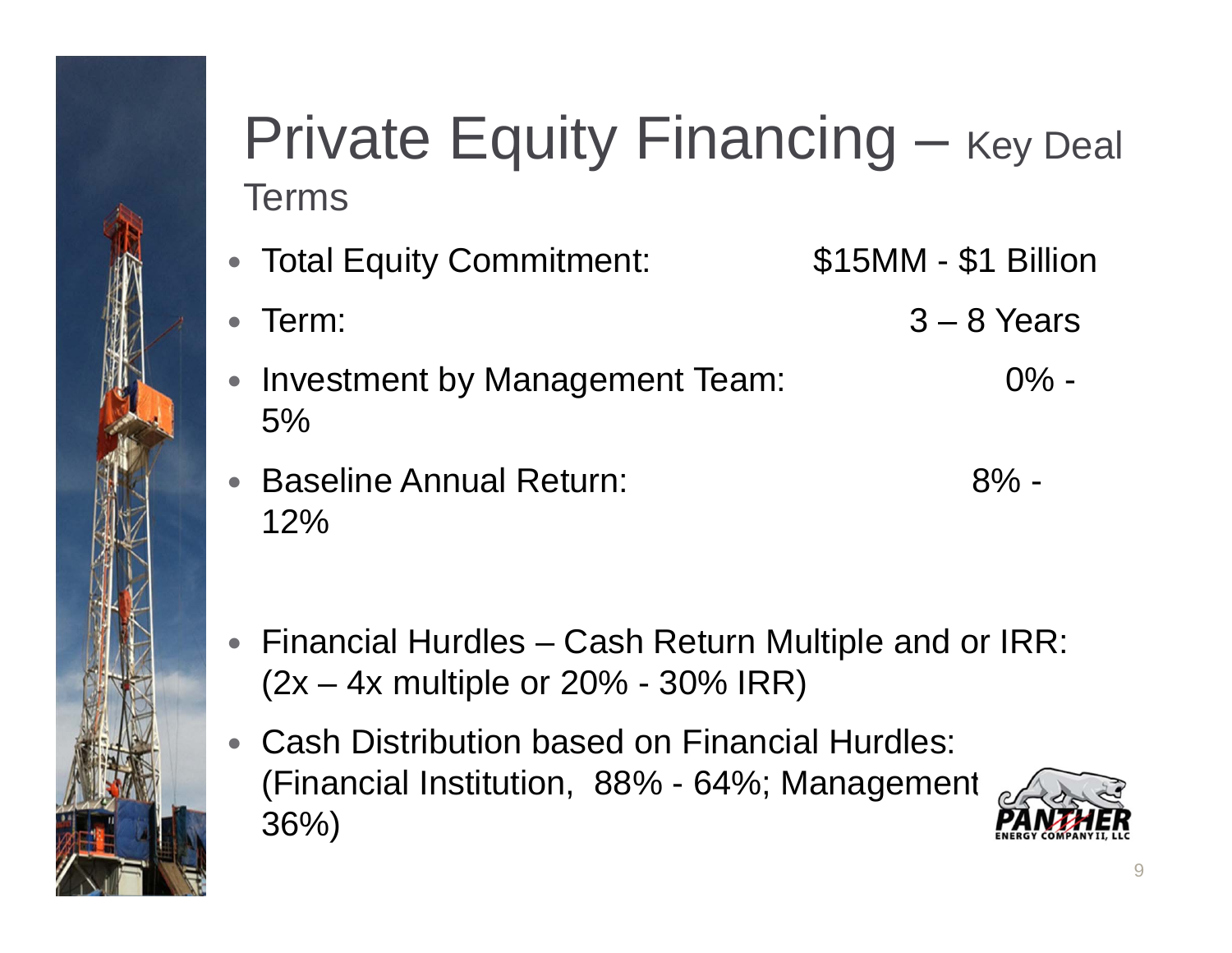### Term Sheet Comparisons

| <b>Deal Terms</b>                                       | Company "A"    |    | Company "B" |              | Company "C" |  |
|---------------------------------------------------------|----------------|----|-------------|--------------|-------------|--|
| <b>Capital Commitments</b>                              |                |    |             |              |             |  |
| PE Company                                              | \$<br>450.0    | \$ | 450.0       | $\mathbb{S}$ | 450.0       |  |
| Panther                                                 | \$<br>5.0      | \$ | 5.0         | $\mathbb{S}$ | 5.0         |  |
| Management - (TBD)                                      | 1.10%          |    | 1.10%       |              | 1.10%       |  |
| <b>Investment Options</b>                               |                |    |             |              |             |  |
| Common Units - Equity                                   | 85.0%          |    | 80.0%       |              | 80.0%       |  |
| Class "B" Units - Profit Sharing                        | 15.0%          |    | 20.0%       |              | 20.0%       |  |
| <b>Waterfall Events</b>                                 |                |    |             |              |             |  |
| <b>First</b> (PE has earned 8%)                         |                |    |             |              |             |  |
| Common Units - Equity                                   | 8.0%           |    | 8.0%        |              | 8.0%        |  |
| <b>Second</b> (PE has earned up to 2.x)                 |                |    |             |              |             |  |
| Common Units - Equity                                   | 85.0%          |    | 80.0%       |              | 80.0%       |  |
| Class "B" Units - Profit Sharing                        | 15.0%          |    | 20.0%       |              | 20.0%       |  |
| <b>Third</b> (PE has earned 25% IRR $\&$ " $>=$ " 2.0x) |                |    |             |              |             |  |
| Common Units - Equity                                   | 80.0%          |    | 80.0%       |              | 64.0%       |  |
| Class "B" Units - Profit Sharing                        | 20.0%          |    | 20.0%       |              | 36.0%       |  |
| <b>Vesting (per year)</b>                               |                |    |             |              |             |  |
| Common Units - Equity                                   |                |    |             |              |             |  |
| Class "B" Units - Profit Sharing                        | 20%            |    | 20%         |              | 20%         |  |
| <b>Number of Portfolio Companies</b>                    |                |    |             |              |             |  |
| Energy                                                  | $\overline{7}$ |    | 9           |              | 30          |  |

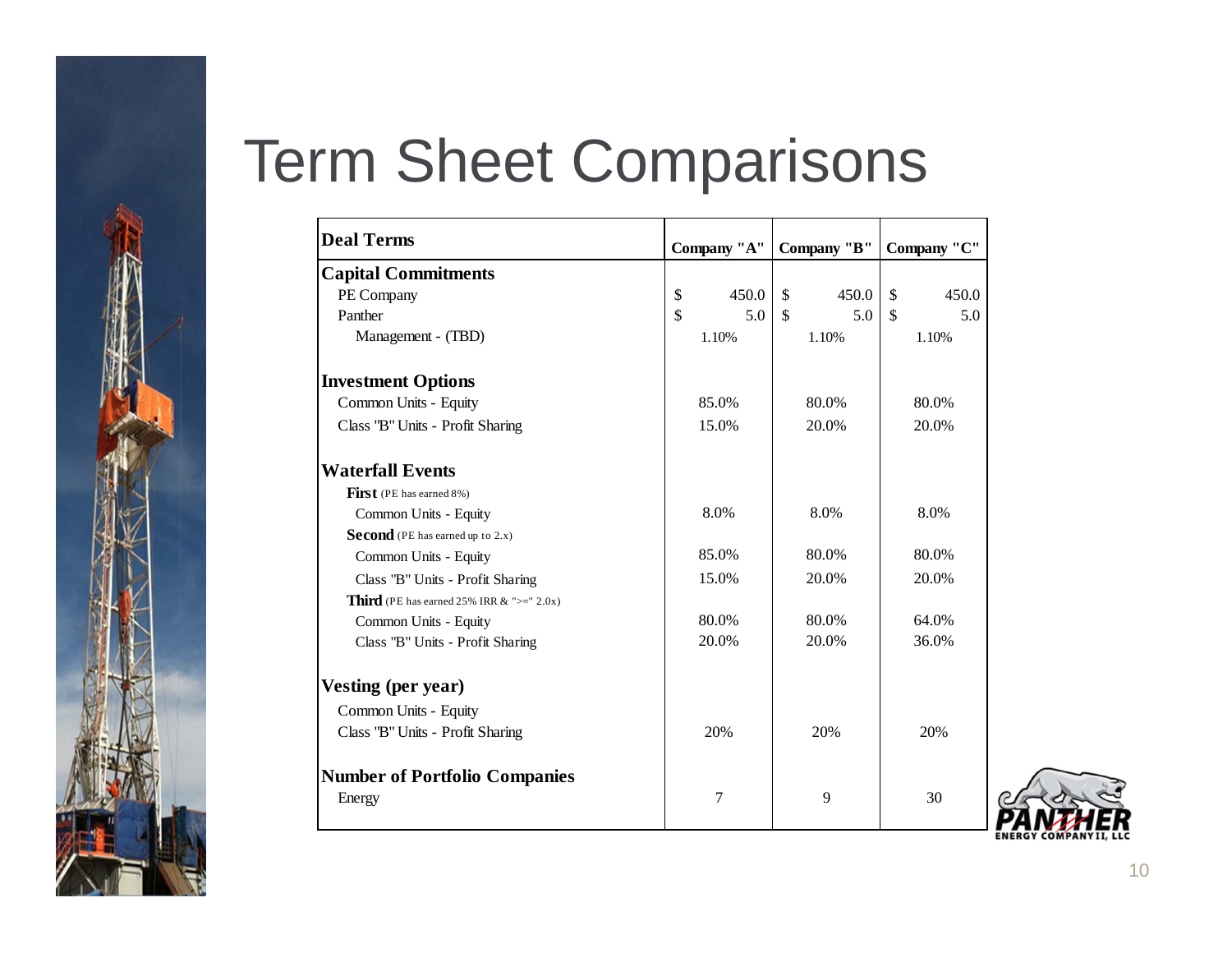# A Timely Exit

- $\bullet$ • Huge value creator if done correctly
- Market Conditions
- $\bullet$ Project Metrics
- $\bullet$ Previous Examples

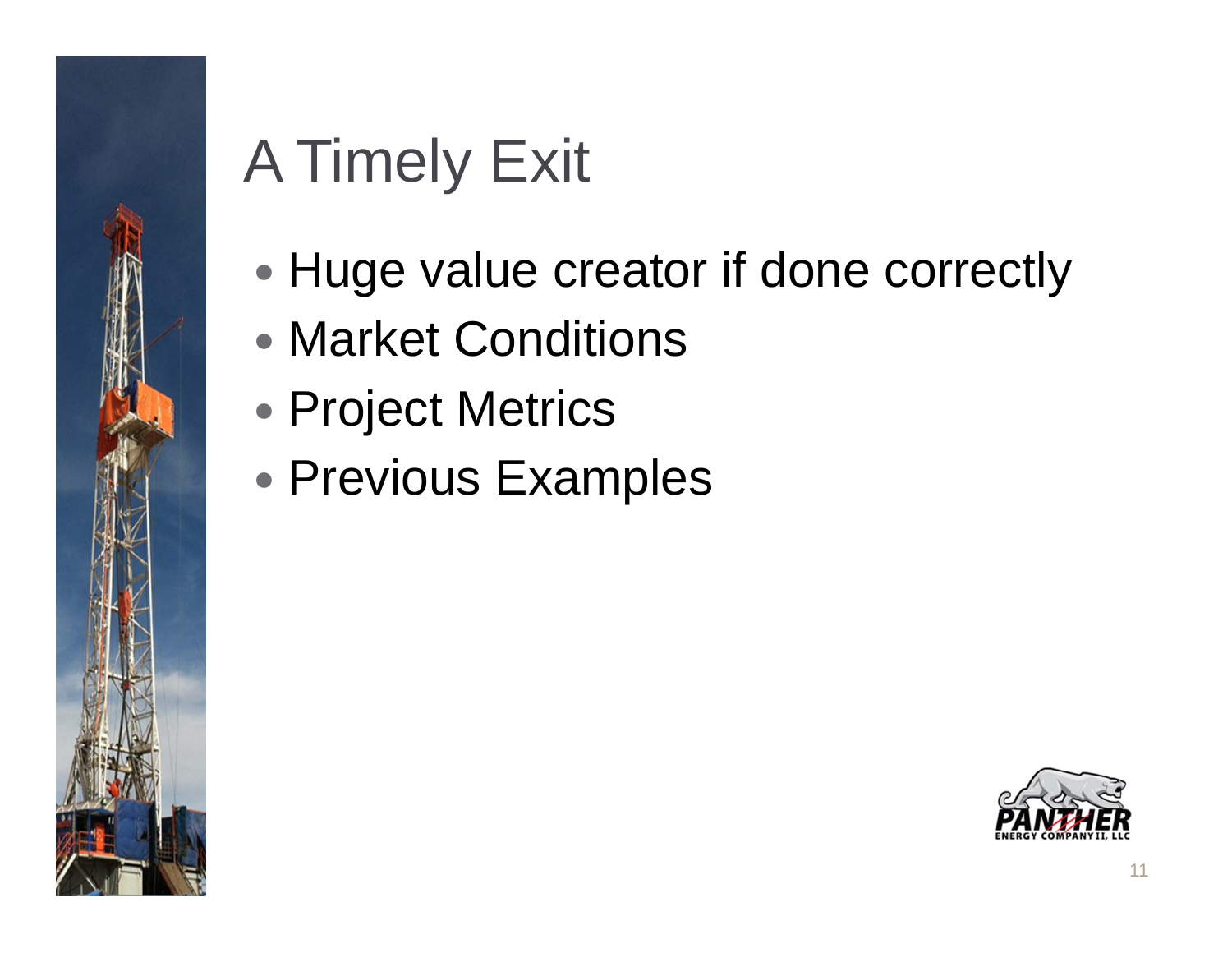

### Sample Transactions

| <b>Company Name</b>            | <b>Operations</b> | <b>Property</b>      | <b>Sales Price</b><br>(Millions) |        | <b>Purchaser</b> |  |
|--------------------------------|-------------------|----------------------|----------------------------------|--------|------------------|--|
| <b>Mannix Oil Company*</b>     | 1995 - 2001       | Arkoma Basin         | \$<br>109.00                     |        | Williams         |  |
| <b>Cannon Energy Inc</b>       | $2003 - 2005$     | Various              | \$                               | 40.00  | <b>SUIT</b>      |  |
| Panther Energy Co., LLC        | $2005 - 2013$     | <b>Bakken Shale</b>  | \$                               | 39.00  | <b>Brigham</b>   |  |
| <b>Panther Energy Co., LLC</b> | $2003 - 2006$     | Arkoma Basin         | \$                               | 52.00  | Canaan           |  |
| Panther Energy Co., LLC        | $2005 - 2013$     | Anadarko Basin       | \$                               | 220.00 | <b>LINN</b>      |  |
| <b>Panther Energy Co., LLC</b> | $2010 - 2012$     | Mississippi Oil Play | \$                               | 60.00  | Sandridge        |  |
| <b>Panther Energy Co., LLC</b> | $2005 - 2013$     | Anadarko Basin       | \$                               | 620.00 | <b>Midstates</b> |  |

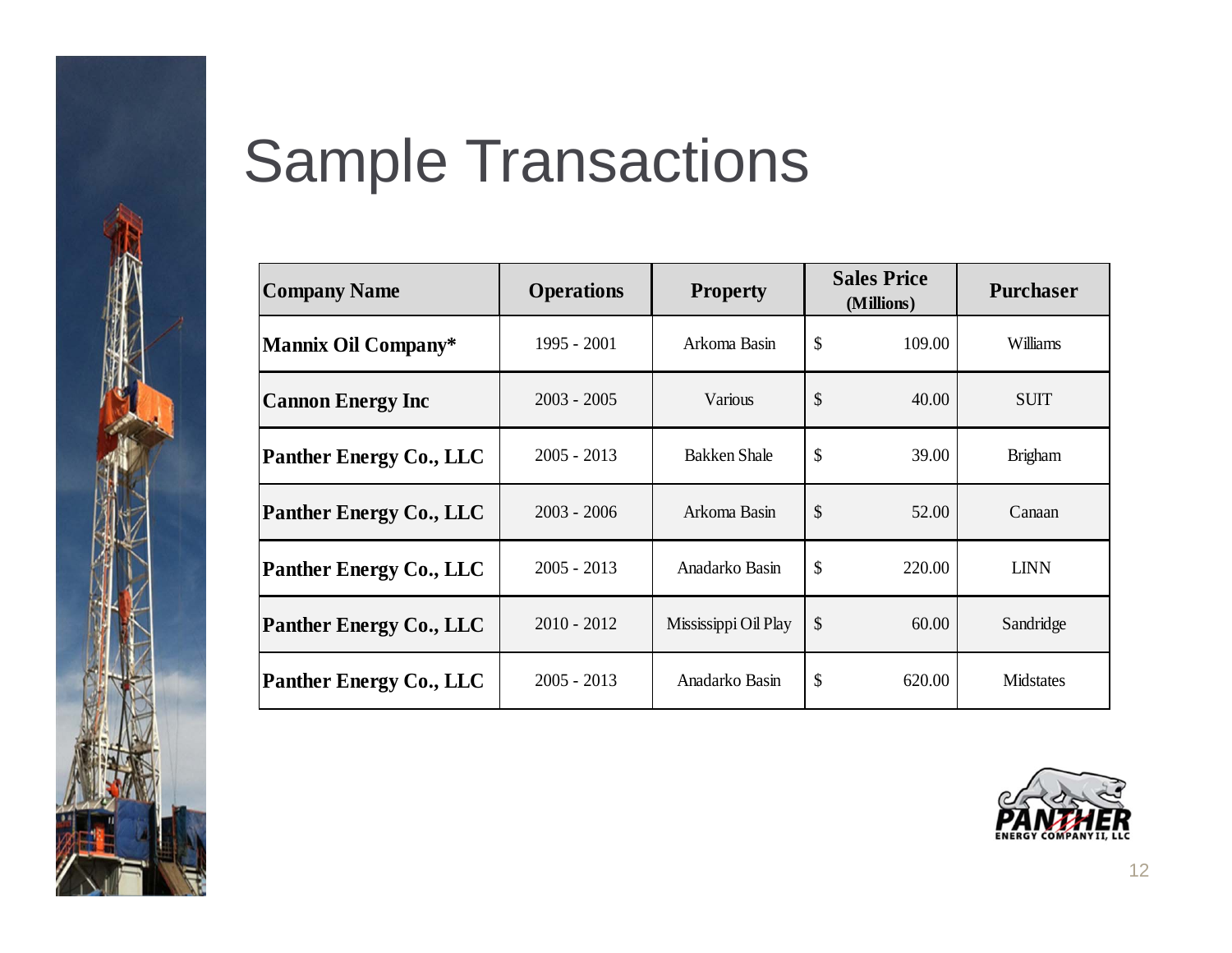

# **Conclusions**

Critical & Crucial to Ultimate Success Include:

- A strong team
- Partner selection and relationship
- Funding amount and deal terms
- Efficient processes and reporting

Lots of money available